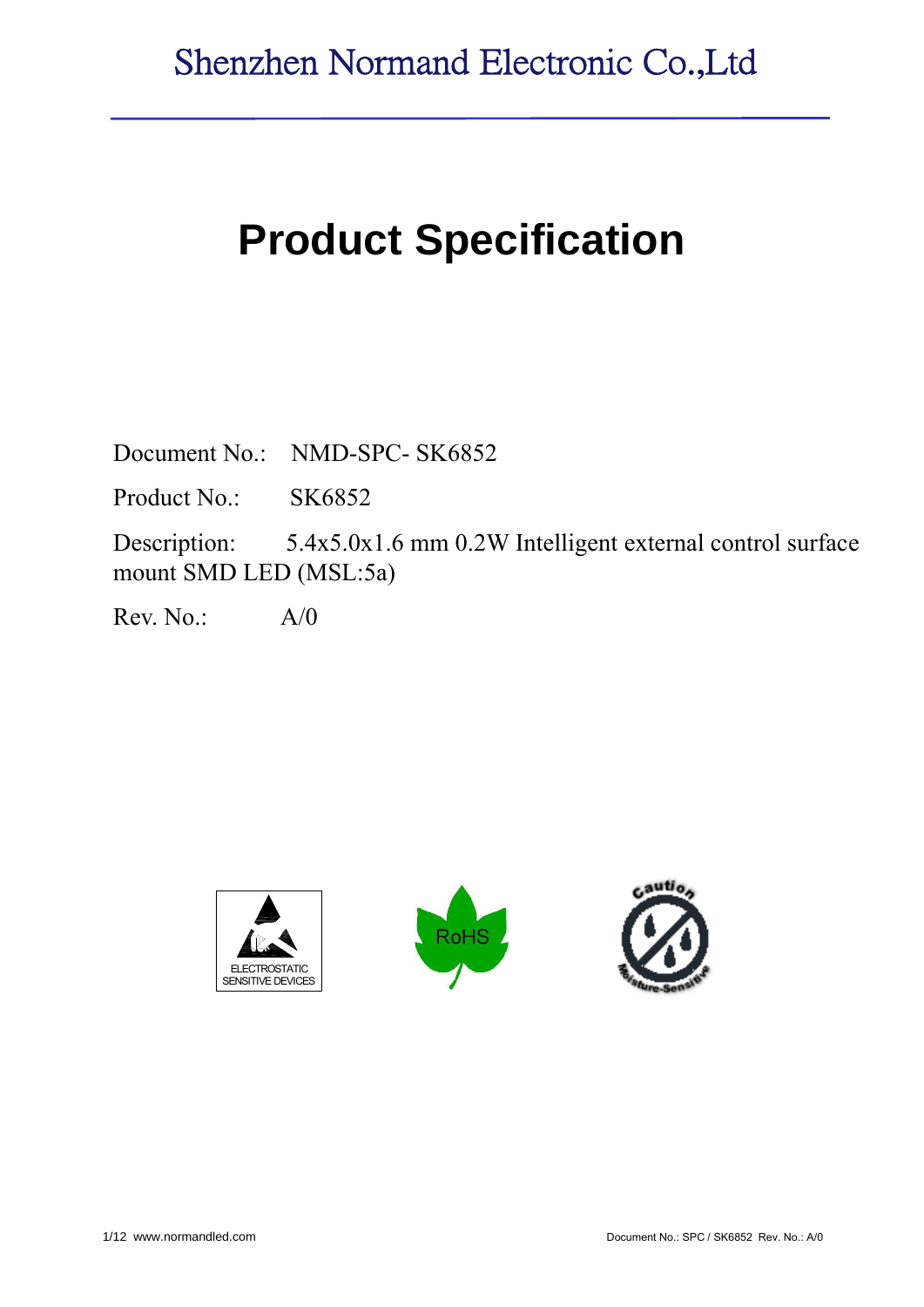# Shenzhen Normand Electronic Co.,Ltd

### **CONTENTS**

| 1 <sub>1</sub>                         |  |
|----------------------------------------|--|
| $2\overline{ }$                        |  |
| $3\sqrt{ }$                            |  |
| $4\sqrt{ }$                            |  |
| 5 <sub>1</sub>                         |  |
| 6 <sub>1</sub>                         |  |
|                                        |  |
| 8 <sub>1</sub>                         |  |
| $9_{\textstyle{\scriptstyle{\wedge}}}$ |  |
|                                        |  |
| 11 <sub>2</sub>                        |  |
|                                        |  |
|                                        |  |
|                                        |  |
| $15 -$                                 |  |
| 16 <sub>1</sub>                        |  |
| 17 <sub>1</sub>                        |  |
| 18 <sub>1</sub>                        |  |
|                                        |  |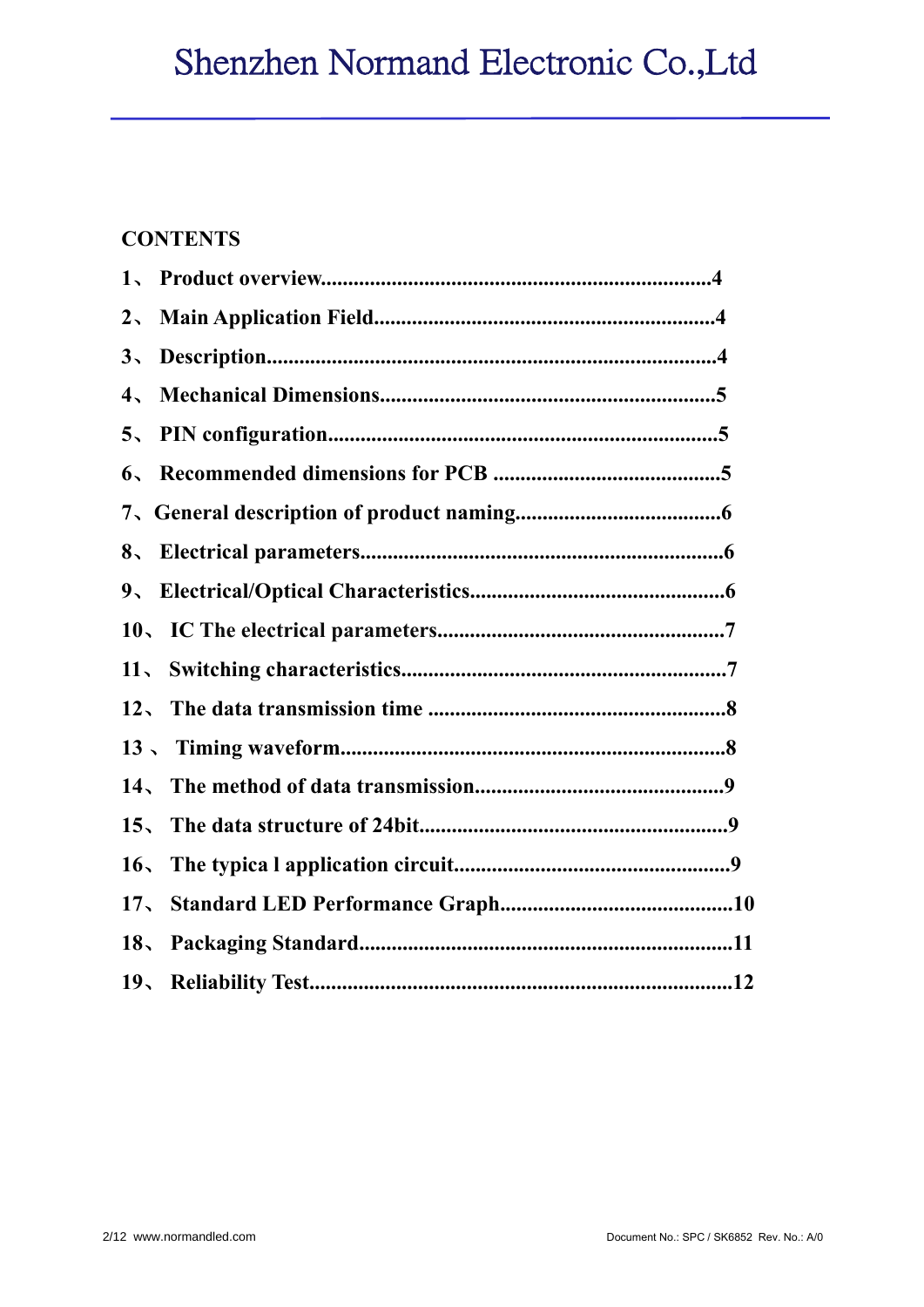#### **1. Product Overview :**

**SK6852 is a smart LED control circuit and light emitting circuit in one controlled LED source, which has the shape of a 5050 LED chip. Each lighting element is a pixel, and the intensities of the pixels are contained within the intelligent digital interface input. The output is driven by patented PWM technology, which effectively guarantees high consistency of the color of the pixels. The control circuit consists of a signal shaping amplification circuit, a built-in constant current circuit, and a high precision RC oscillator.**

**The data protocol being used is unipolar RZ communication mode. The 24-bit data is transmitted from the controller to DIN of the first element, and if it is accepted it is extracted pixel to pixel. After an internal data latch, the remaining data is passed through the internal amplification circuit and sent out on the DO port to the remaining pixels. The pixel is reset after the end of DIN. Using automatic shaping forwarding technology makes the number of cascaded pixels without signal transmission only limited by signal transmission speed.**

**The LED has a low driving voltage (which allows for environmental protection and energy saving), high brightness, scattering angle, good consistency, low power, and long life. The control circuit is integrated in the LED above.**

#### 2. **Main Application Field:**

● Full color LED string light, LED full color module, LED super hard and soft lights, LED quardrail tube, **LED appearance / scene lighting**

● **LED point light, LED pixel screen, LED shaped screen, a variety of electronic products, electrical equipment etc.**

#### 3. **Description:**

● **Top SMD internal integrated high quality external control line serial cascade constant current IC;**

● control circuit and the RGB chip in SMD 5050 components, to form a complete control of pixel, color **mixing uniformity and consistency;**

●**built-in data shaping circuit, a pixel signal is received after wave shaping and output waveform distortion will not guarantee a line;**

- ●**The built-in power on reset and reset circuit, the power does not work;**
- ●**gray level adjusting circuit (256 level gray scale adjustable);**
- **red drive special treatment, color balance:**
- **line data transmission;**
- **plastic forward strengthening technology, the transmission distance between two points over 10M;**
- ●**Using a typical data transmission frequency of 800 Kbps, when the refresh rate of 30 frames per sec.**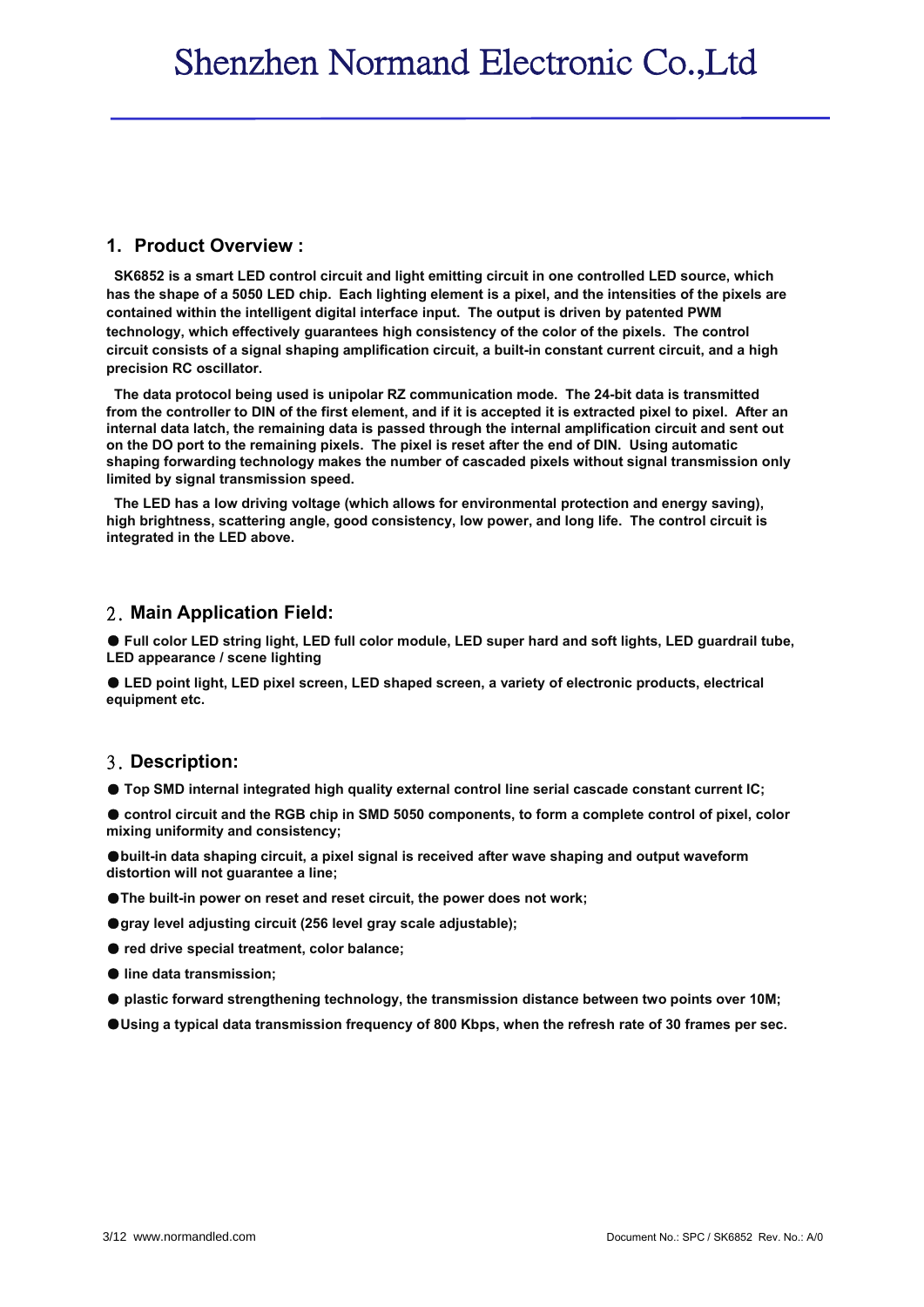# Shenzhen Normand Electronic Co.,Ltd

## 4. Mechanical







Notes:

1. All dimensions are in millimeters.

2. Tolerance is ±0.1mm unless otherwise noted

#### **5.** PIN configuration

| NO. | <b>Symbol</b> | <b>Function description</b> |
|-----|---------------|-----------------------------|
|     | VDD           | Power supply LED            |
|     | GND           | Ground                      |
| 3   | DIN           | Control data signal input   |
| 4   | <b>DOUT</b>   | Control data signal output  |

#### **6.** Recommended dimensions for PCB

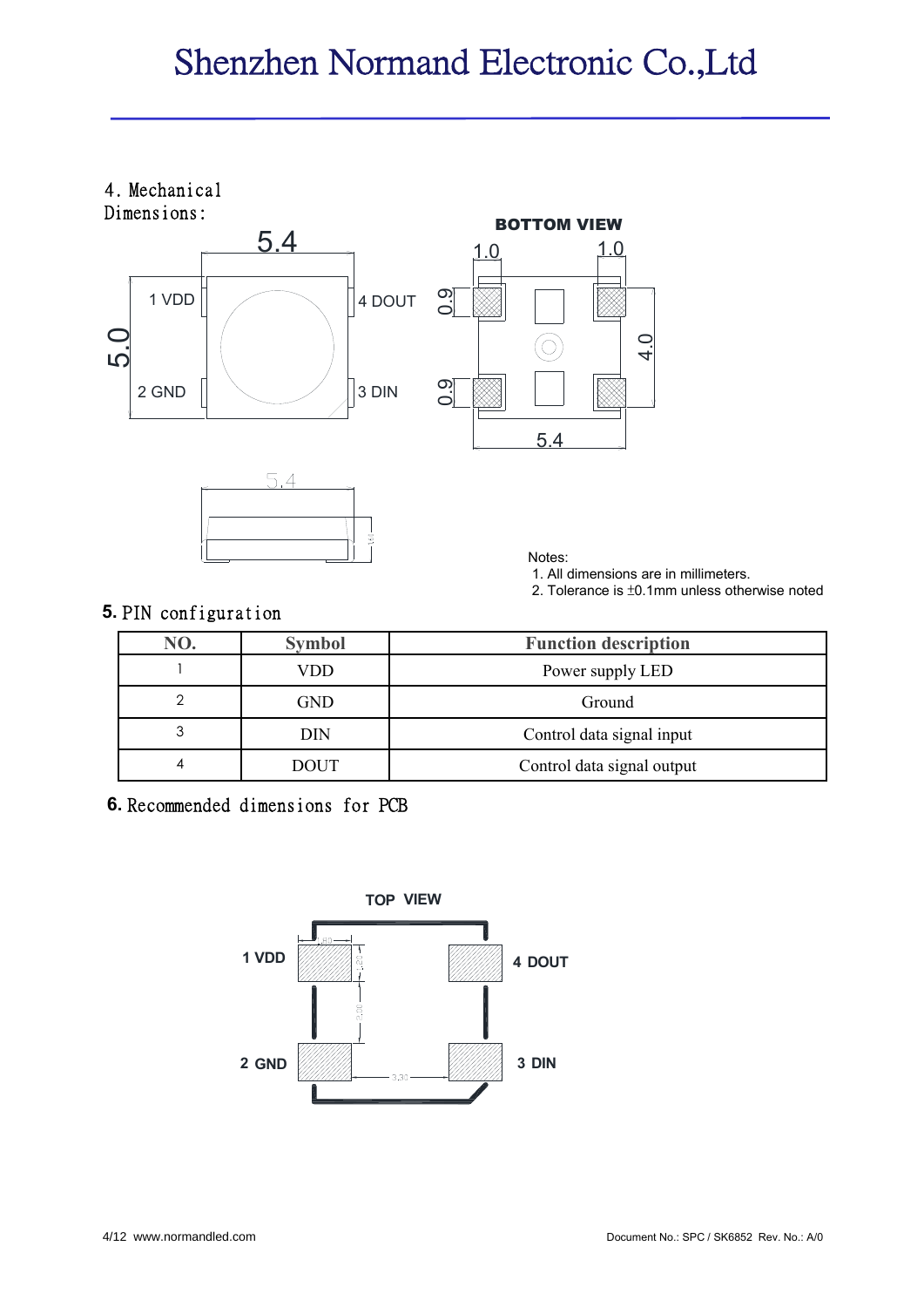# **7.** General description of product naming.



|                                                                                                       |                                                      | 3)                                |
|-------------------------------------------------------------------------------------------------------|------------------------------------------------------|-----------------------------------|
| Series                                                                                                | IC series and current<br>code                        | <b>Internal Cooding</b>           |
| The default is to<br>integrate the RGB<br>chip with the IC in<br>the 5.4x5.0x1.6mm<br>package outline | Refers to the 68 series<br>IC 9MA current<br>version | 000:Represents internal<br>coding |

#### **8.** Electrical parameters (Ta=25℃,VSS=0V) :

| Parameter            | Symbol                      | Range               | Unit |
|----------------------|-----------------------------|---------------------|------|
| Power supply voltage | VDD                         | $+3.0$ $-$ +6.0     | ∿    |
| Logic input voltage  | $V_{IN}$                    | $-0.5 \sim$ VDD+0.5 |      |
| Working temperature  | Topt                        | $-40$ $-+85$        | °C   |
| Storage temperature  | Tstg                        | $-40$ $-+85$        | °C   |
| ESD pressure(DM)     | $\mathsf{V}_{\mathsf{ESD}}$ | 200                 |      |
| ESD pressure(HBM)    | $\mathsf{V}_{\mathsf{ESD}}$ | >5K                 |      |

#### **9.** Electrical/Optical Characteristics:

| Color | SK6852                  |                |  |  |  |
|-------|-------------------------|----------------|--|--|--|
|       | Dominate Wavelength(nm) | Luminance(mcd) |  |  |  |
| Red   | 620-630                 | 320-580        |  |  |  |
| Green | 520-535                 | 815-1275       |  |  |  |
| Blue  | 460-475                 | 160-320        |  |  |  |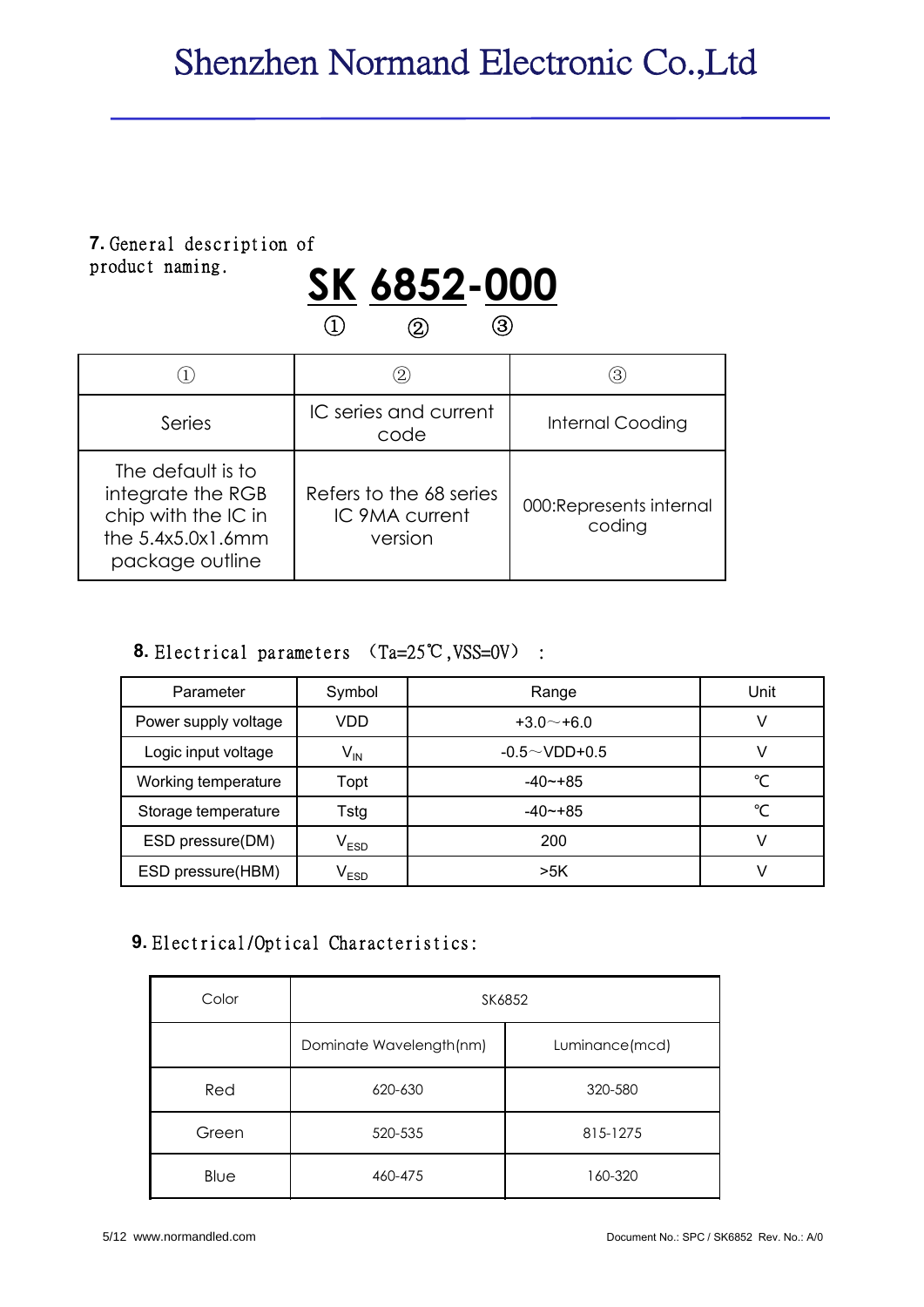#### **10.** The IC electrical parameters (unless otherwise specified, TA=-20 ~ +70 ℃, VDD=3.8-4.2V, VSS=0V):

| Parmeter                               | Symbol           | Min       | Typi<br>cal | Max       | Unit       | Test conditions                            |
|----------------------------------------|------------------|-----------|-------------|-----------|------------|--------------------------------------------|
| The Chip clamp voltage                 | <b>VDD</b>       | 3.0       | 3.7         | 4.2       | V          | IDD=1mA时,VDD                               |
| The Chip clamp current                 | <b>IDD</b>       |           | 35          |           | mA         | VDD=4.0V,OUT<br>R/G/B OFF                  |
| Static power<br>consumption            | $I_{DD}$         |           | 30          |           | mA         | VDD=3.5V, OUT<br>R/G/B OFF                 |
| The signal input flip                  | VIH              | $0.7*VDD$ | ---         |           | V          | $VDD=3.8V$                                 |
| threshold                              | VIL              |           |             | $0.3*VDD$ | $\vee$     |                                            |
| OUT R/G/B output<br>current            | $I_{\text{max}}$ |           | 9.0         |           | mA         | VDD =4V, VOUT=2V                           |
| The frequency of PWM                   | <b>FPWM</b>      |           | 4.0         |           | <b>KHZ</b> |                                            |
| Static power<br>consumption            | $I_{DD}$         |           | 4           |           | mA         |                                            |
|                                        |                  |           | 0.5         | ---       | $\%$       | $V_{DS}$ =1~3V, VDD=3.8V                   |
| OUTR / G / B port current<br>variation | %VS.VDD          |           | 2.1         | ---       | $\%$       | $VDD = 3.0 - 4.2V$ .<br>$V_{DS} = 1.0V$    |
|                                        | %VS.<br>Temp.    |           | 3.0         |           | $\%$       | $I_{OUT} = 9.0mA, Temp = -$<br>40~+85 $°C$ |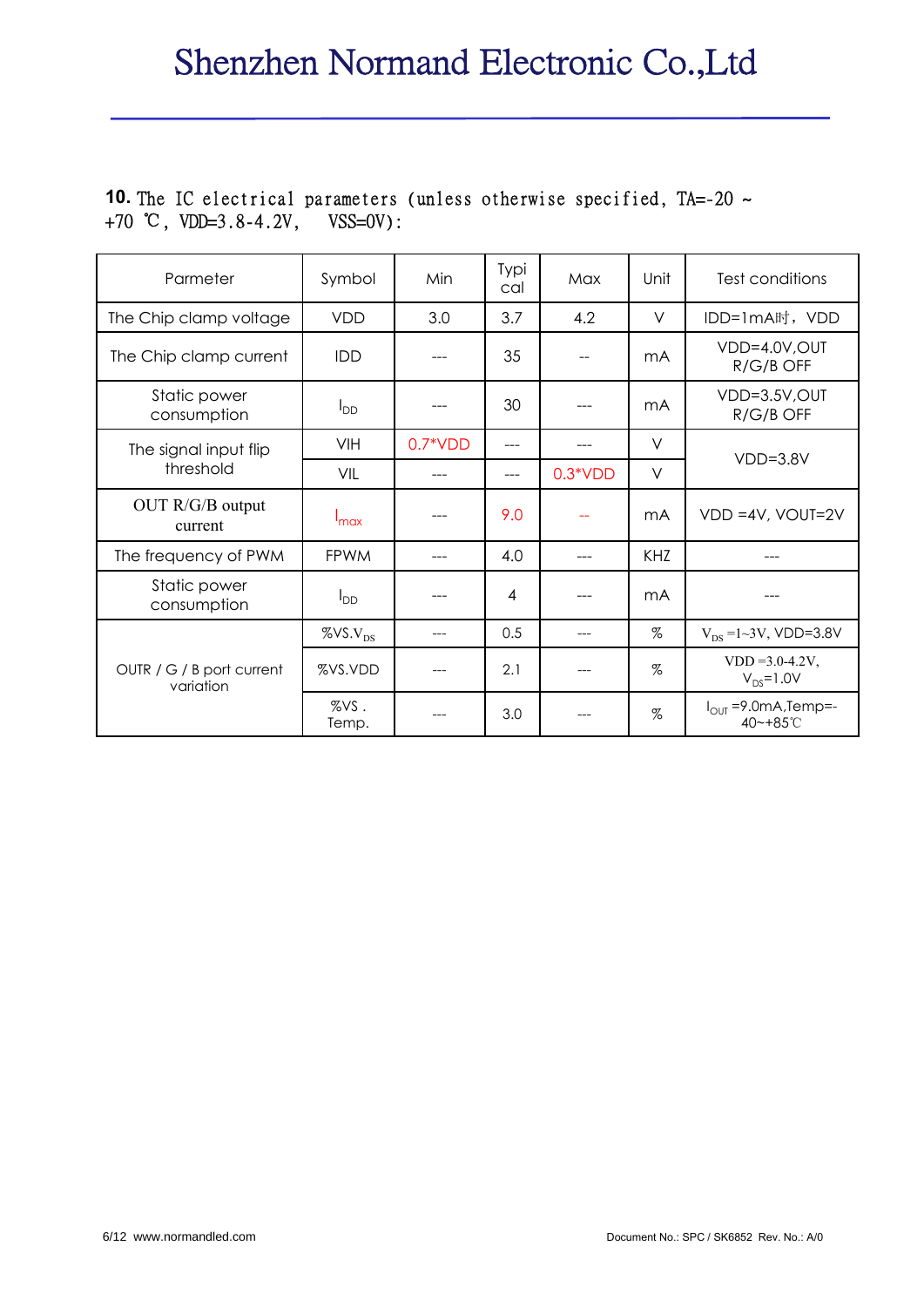| Parameter                         | Symbol      | Min | <b>Typical</b> | Max | Unit | Test conditions                   |
|-----------------------------------|-------------|-----|----------------|-----|------|-----------------------------------|
| The speed of data<br>transmission | <b>fDIN</b> |     | 800            |     | KHZ  | The duty ratio of 67%<br>(data 1) |
| Signal transmission               | <b>TPLH</b> |     |                | 200 | ns   | <b>DIN→DOUT</b>                   |
| delay                             | <b>TPHL</b> |     |                | 200 | ns   |                                   |
| DOUT transmission                 | <b>TTLH</b> |     | 9.6            |     | ns   | $DOUI \rightarrow GND$            |
| delay                             | <b>TTHL</b> |     | 11.6           |     | ns   |                                   |
| <b>IOUT Rise/Drop</b>             | Tr          |     |                | 60  | ns   | $VDS=1.5$                         |
| Time                              | Τf          |     |                | 60  | ns   | IOUT=9.0mA                        |

### **11.** Switching characteristics(VCC=3.9V Ta=25 ℃):



#### **12.** The data transmission time :

|                  | <b>Name</b>                   | Min. | <b>Standard</b><br>value | Max. | Unit    |
|------------------|-------------------------------|------|--------------------------|------|---------|
| T                | Code period                   | 1.20 | --                       |      | μs      |
| <b>T0H</b>       | 0 code, high level time       | 0.20 | 0.30                     | 0.40 | μs      |
| TOL              | 0 code, low level time        | 0.80 | --                       |      | μs      |
| T <sub>1</sub> H | 1 code, high level time       | 0.65 | 0.90                     | 1.0  | $\mu$ s |
| T1L              | 1 code, low level time        | 0.20 | --                       |      | μs      |
| <b>Trst</b>      | Reset code, low level<br>time | >80  | --                       |      | μs      |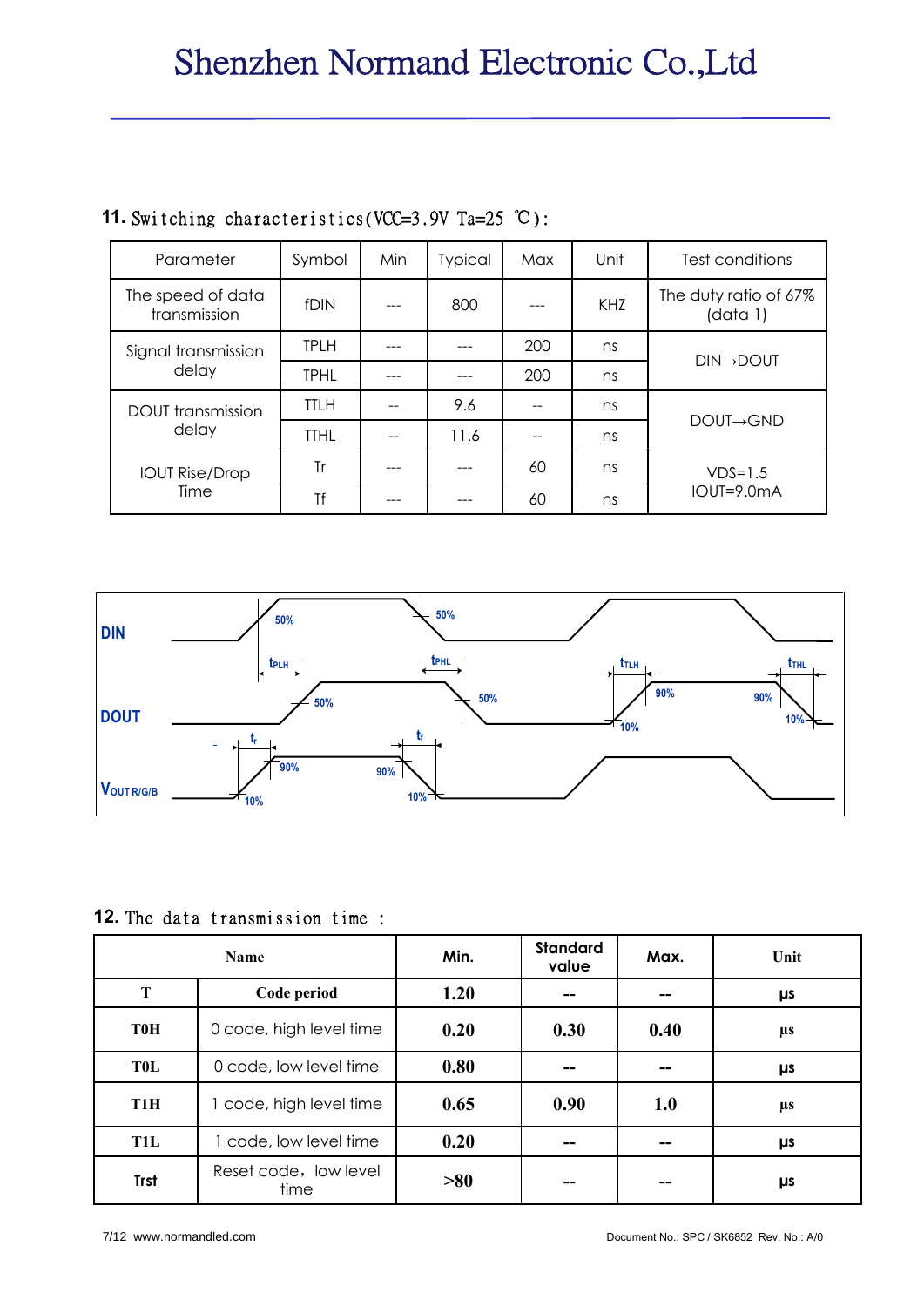1. The protocol uses a unipolar zeroing code. Each symbol must have a low level. Each symbol in this protocol starts with a high level. The high time width determines the "0" or "1" code.. 2. When writing programs, the minimum symbol period is 1.2μs.

3. The high time of "0" code and "1" code should be in accordance with the stipulated range in the above table. The low time requirement of "0" code and "1" code is less than 20μs.

#### **13.** Timing waveform:





#### **14.** The method of data transmission:



Note: the D1 sends data for MCU, D2, D3, D4 for data forwarding automatic shaping cascade circuit.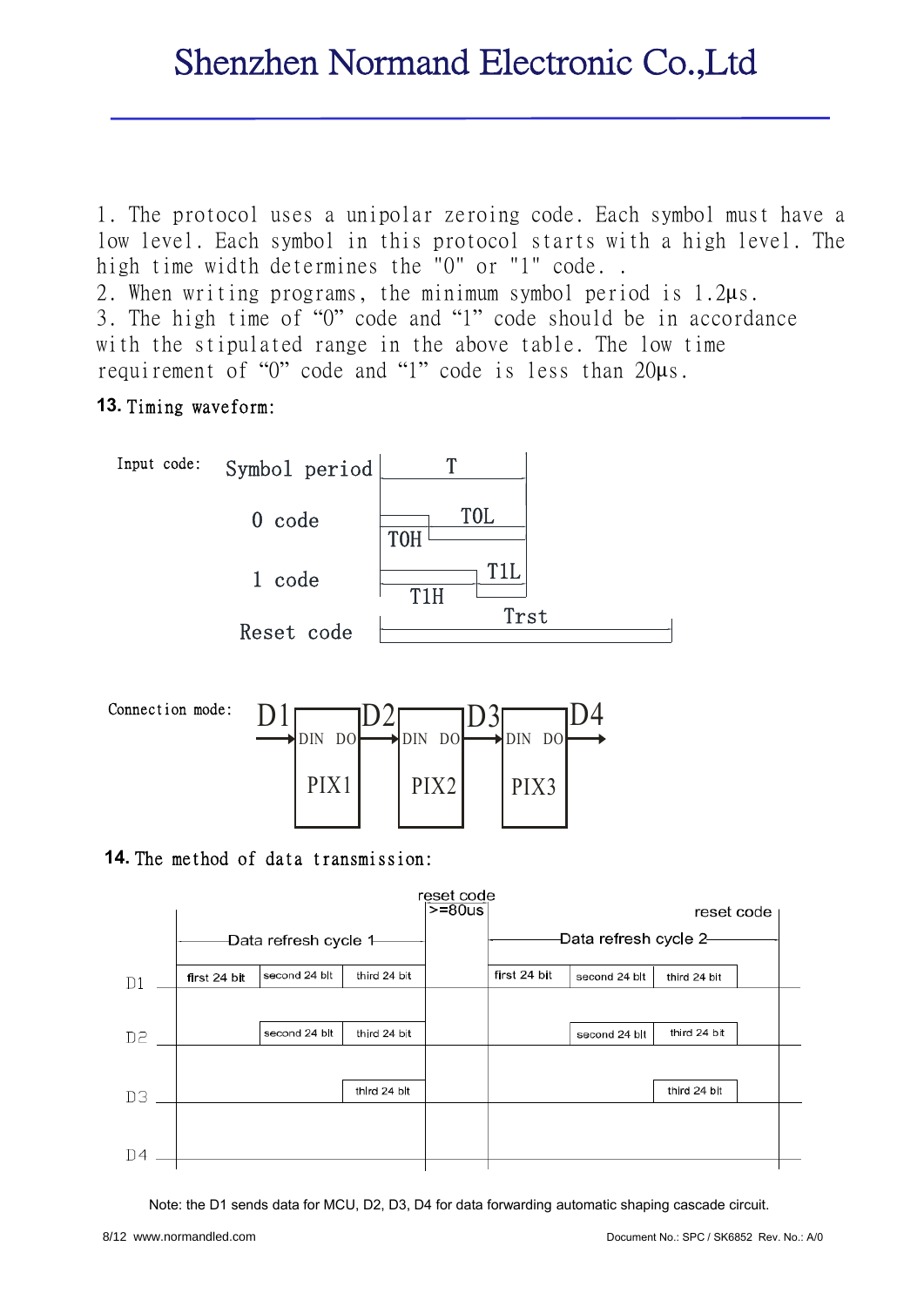#### **15.** The data structure of 24bit:

| G7   G6   G5   G4   G3   G2   G1   G0 <mark>  R7   R6   R5   R4  </mark> |  |  |  |  |  |
|--------------------------------------------------------------------------|--|--|--|--|--|
| R3   R2   R1   R0   B7   B6   B5   B4   B3   B2   B1   B0                |  |  |  |  |  |

Note: high starting, in order to send data (G7 - G6 - ...... ..B0)

#### **16.** The typical application circuit:

20V Series before parallel scheme

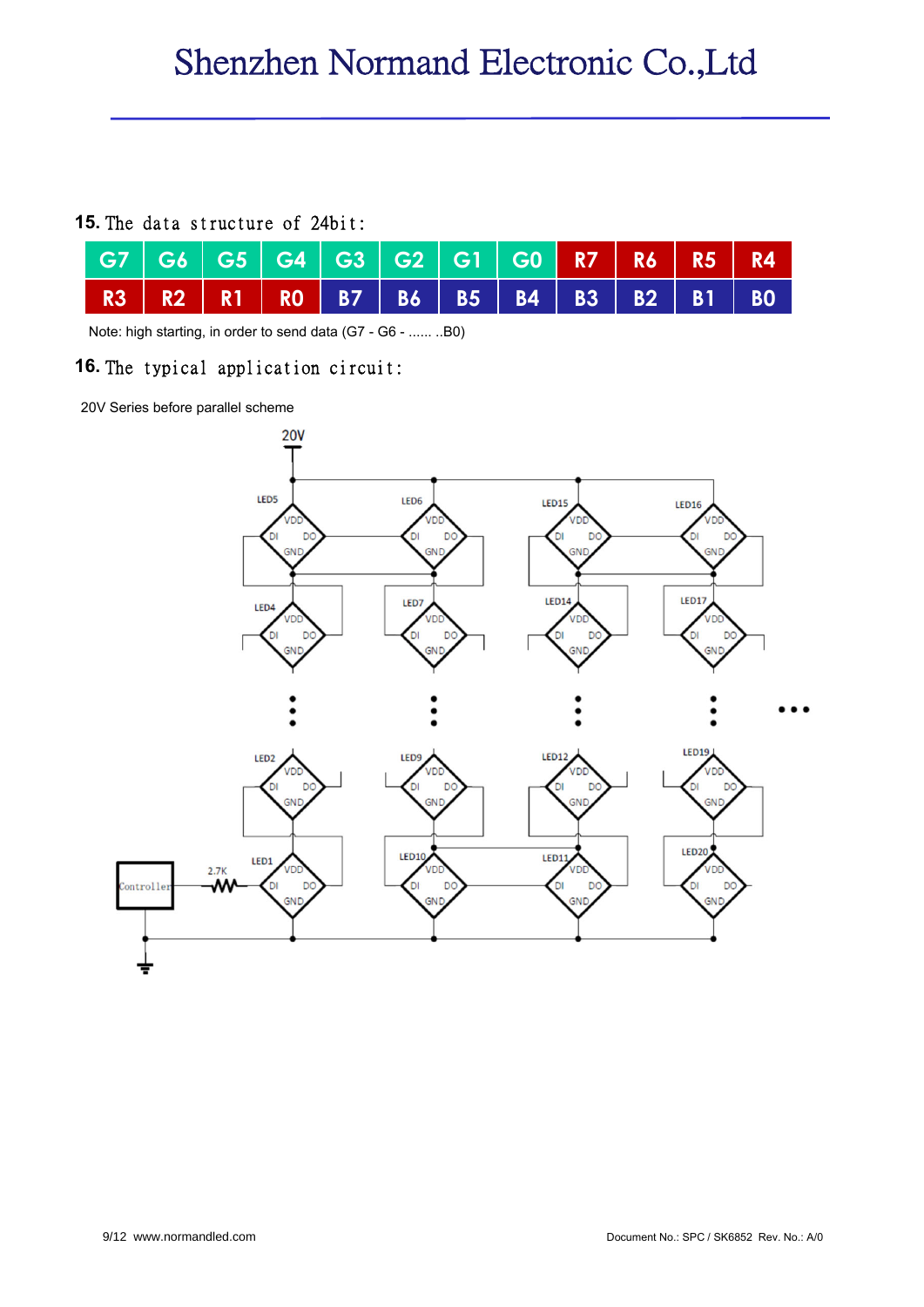#### 17. Standard LED Performance Graph:



Thermal Pad Temperature vs. Relative Light Output







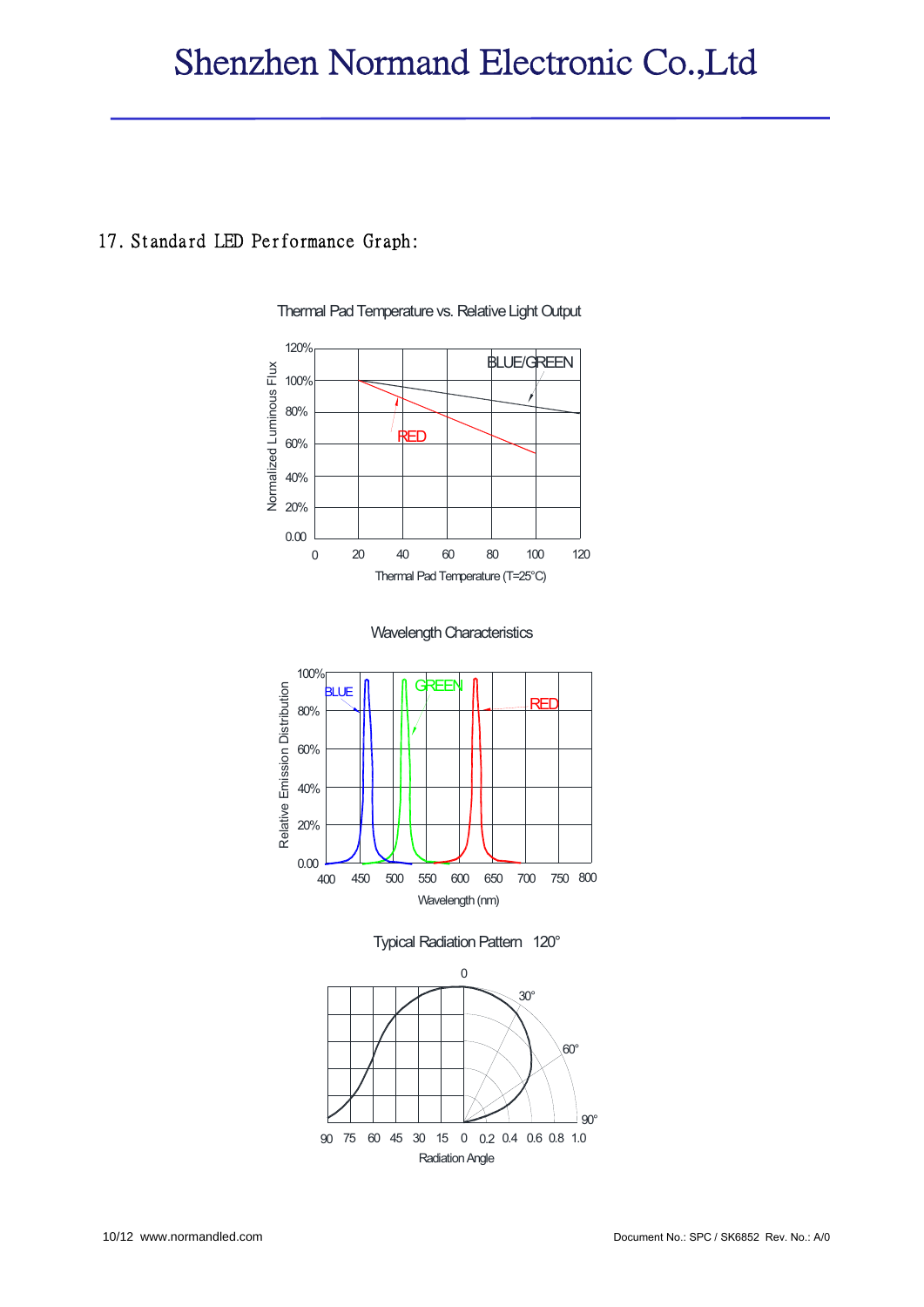## Shenzhen Normand Electronic Co.,Ltd

#### 18. Packaging Standard:

#### **S K 6852**



The reel pack is applied in SMD LED. The LEDs are packed in cardboard boxes after packaging in normal or antielectrostatic bags. cardboard boxes will be used to protect the LEDs from mechanical shocks during transportation. The boxes are not water resistant and therefore must be kept away from water and moisture.